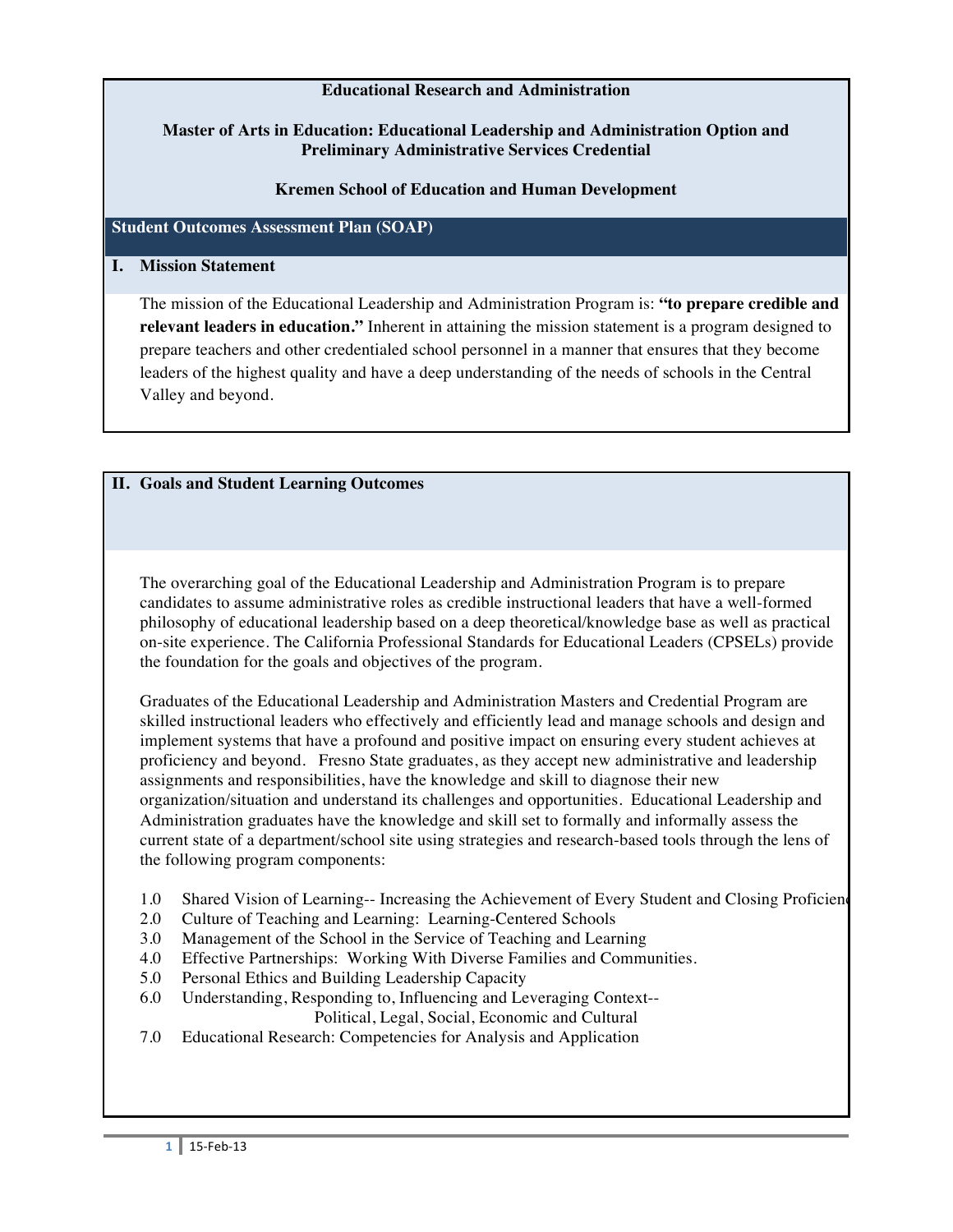# *Student Learning Outcomes*

In order to promote the success of every student, Educational Leadership and Administration candidates as educational leaders will . . .

- 1.1 Facilitate and monitor the development, articulation, and implementation of a shared vision of learning to ensure the achievement of every student.
- 1.2 Leverage and marshal sufficient resources to implement and attain the vision for all students and subgroups of students.
- 1.3 Identify and address barriers to accomplishing the vision.
- 2.1 Shape a culture of high expectations and create an accountability system of teaching and learning based on student learning standards.
- 2.2 Design, implement, and monitor a high quality instructional standards-based program where there is tight alignment of essential standards, high leverage instructional strategies, purposeful assessment, curricular resources, and professional development.
- 2.3 Use multiple assessment measures to evaluate student learning and drive an ongoing process of inquiry focused on improving the learning of all students and all subgroups of students.
- 2.4 Develop results-oriented professional learning communities and supervise and support the ongoing professional growth and development of all staff to improve the learning of all students.
- 2.5 Implement equitable practices to ensure the achievement of every student and promote equity, fairness, and respect among all members of the school community.
- 3.1 Effectively and efficiently manage the organization, operations, and resources for a safe, efficient, and effective learning environment.
- 4.1. Collaborate with families and community members, respond to diverse community interests and needs, and mobilize and leverage community services to support the equitable success of all students and all subgroups of students.
- 5.1. Model a personal code of ethics and develop and enhance the leadership capacity of self and others.
- 6.1. Assess and appropriately and effectively respond to, influence and leverage the political, legal, economic, and cultural contexts.
- 7.1 Access and review educational literature and research and write about educational areas, issues and problems.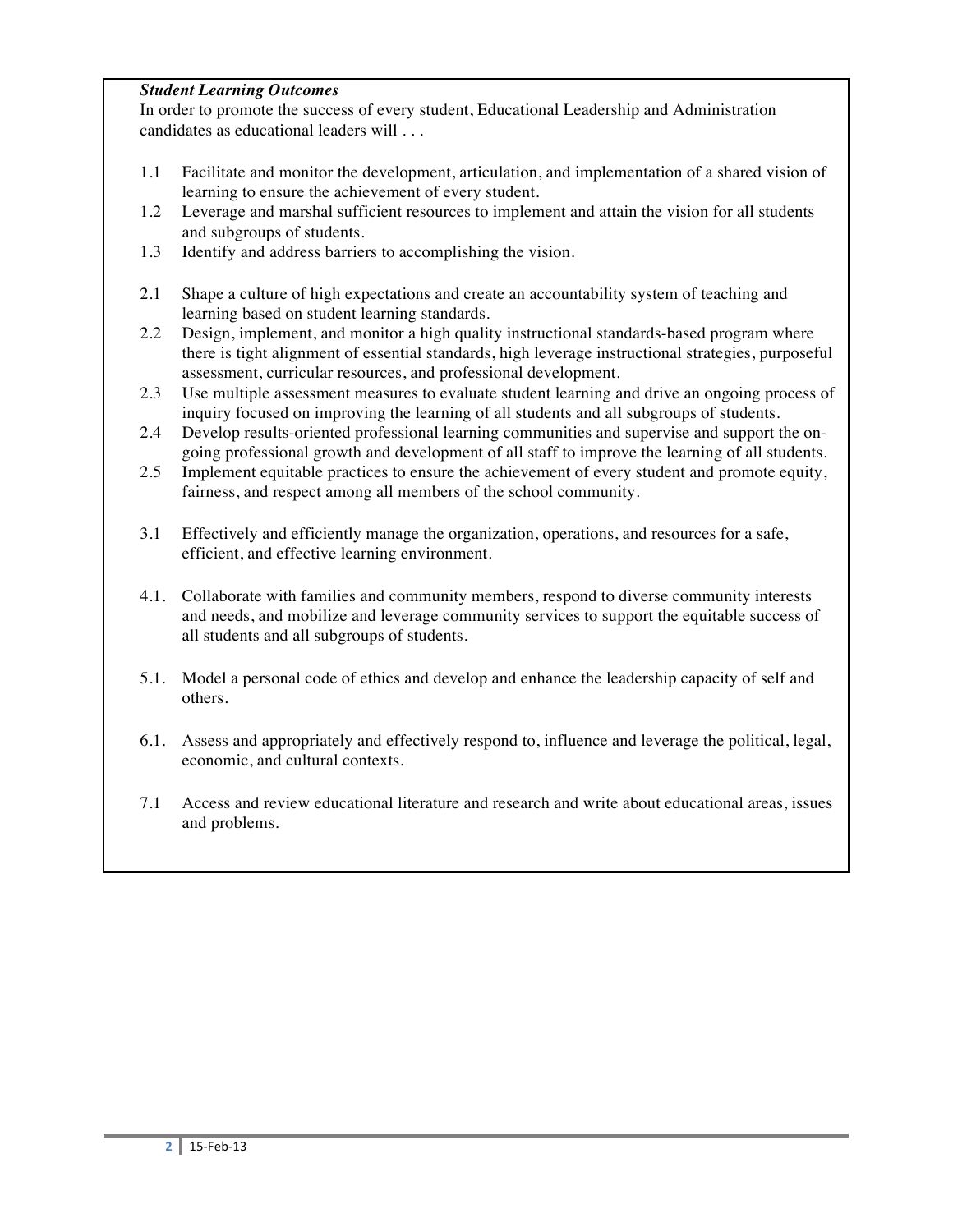|  | <b>III. Curriculum Map (Matrix of Courses X Learning Outcomes)</b> |
|--|--------------------------------------------------------------------|
|--|--------------------------------------------------------------------|

 **I = Introduced R = Reinforced T = Target**

| <b>Courses</b>                                                                                                                  | <b>Student Learning Outcomes/Objectives</b>     |                               |             |                |                                                           |                |             |                |             |             |             |              |             |
|---------------------------------------------------------------------------------------------------------------------------------|-------------------------------------------------|-------------------------------|-------------|----------------|-----------------------------------------------------------|----------------|-------------|----------------|-------------|-------------|-------------|--------------|-------------|
|                                                                                                                                 | 1.1                                             | 1.2                           | 1.3         | 2.1            | 2.2                                                       | 2.3            | 2.4         | 2.5            | 3.1         | 4.1         | 5.1         | 6.1          | 7.1         |
| <b>EAD 261</b>                                                                                                                  | I                                               | I                             | $\mathbf I$ | I              |                                                           |                | $\mathbf I$ | $\mathbf I$    | $\mathbf I$ |             | T           | I            |             |
| <b>EAD 272</b>                                                                                                                  | $\mathbf R$                                     | $\mathbf R$                   | $\mathbf R$ | $\overline{T}$ | T                                                         | $\overline{T}$ | $\mathbf R$ | $\overline{T}$ |             |             |             |              | $\mathbf R$ |
| <b>EAD 262</b>                                                                                                                  | T                                               | $\mathbf R$                   | T           | $\mathbf R$    |                                                           |                |             | $\mathbf R$    |             | $\mathbf R$ | $\mathbf R$ | $\mathbf R$  |             |
| <b>EAD 263</b>                                                                                                                  |                                                 |                               |             | $\mathbf R$    | $\mathbf R$                                               | $\mathbf R$    | T           | $\mathbf R$    | $\mathbf R$ |             | $\mathbf R$ |              |             |
| <b>ERA 288</b>                                                                                                                  |                                                 |                               |             | T              | $\mathbf R$                                               | T              |             | $\mathbf R$    |             |             |             |              | $\mathbf R$ |
| <b>ERA 220</b>                                                                                                                  |                                                 |                               |             |                |                                                           |                |             | $\mathbf R$    |             |             |             |              | $\mathbf R$ |
| <b>EAD 274</b>                                                                                                                  |                                                 | $\mathbf R$                   |             | $\mathbf R$    |                                                           | $\mathbf R$    |             | T              |             | $\mathbf R$ |             | $\mathbf{R}$ |             |
| <b>EAD 269</b>                                                                                                                  |                                                 | T                             |             | $\mathbf R$    |                                                           | $\mathbf R$    |             | $\mathbf R$    | T           | T           |             | $\mathbf T$  |             |
| EAD 298/299 or                                                                                                                  |                                                 |                               |             |                |                                                           |                |             | $\mathbf R$    |             |             |             |              | T           |
| ERA 244 +                                                                                                                       |                                                 |                               |             |                |                                                           |                |             |                |             |             |             |              |             |
| Comp. Exam                                                                                                                      |                                                 |                               |             |                |                                                           |                |             |                |             |             |             |              |             |
| Note: Courses are presented in the order they are offered during the sequence of courses.<br>Course Titles are indicated below. |                                                 |                               |             |                |                                                           |                |             |                |             |             |             |              |             |
| <b>EAD 261</b>                                                                                                                  |                                                 |                               |             |                | Introduction to Educational Leadership and Administration |                |             |                |             |             |             |              |             |
| <b>EAD 272</b>                                                                                                                  |                                                 |                               |             |                | Advanced Curriculum Design and Delivery                   |                |             |                |             |             |             |              |             |
| <b>EAD 262</b>                                                                                                                  |                                                 |                               |             |                | <b>Advanced Educational Leadership</b>                    |                |             |                |             |             |             |              |             |
| <b>EAD 263</b>                                                                                                                  |                                                 |                               |             |                | <b>Instructional Supervision</b>                          |                |             |                |             |             |             |              |             |
| <b>ERA 288</b>                                                                                                                  |                                                 |                               |             |                | Measurement and Program Evaluation                        |                |             |                |             |             |             |              |             |
| <b>ERA 220</b><br><b>EAD 274</b>                                                                                                |                                                 | Research Methods in Education |             |                |                                                           |                |             |                |             |             |             |              |             |
| <b>EAD 269</b>                                                                                                                  | Instructional Systems and Leadership for Equity |                               |             |                |                                                           |                |             |                |             |             |             |              |             |
| Site-Based Leadership<br><b>Culminating Experience</b>                                                                          |                                                 |                               |             |                |                                                           |                |             |                |             |             |             |              |             |
| EAD 298/EAD 299 or<br>Project/Thesis<br>ERA 244 + Comp. Exam Mixed Methods Research for Diverse Schools + Comprehensive Exam    |                                                 |                               |             |                |                                                           |                |             |                |             |             |             |              |             |
|                                                                                                                                 |                                                 |                               |             |                |                                                           |                |             |                |             |             |             |              |             |
|                                                                                                                                 |                                                 |                               |             |                |                                                           |                |             |                |             |             |             |              |             |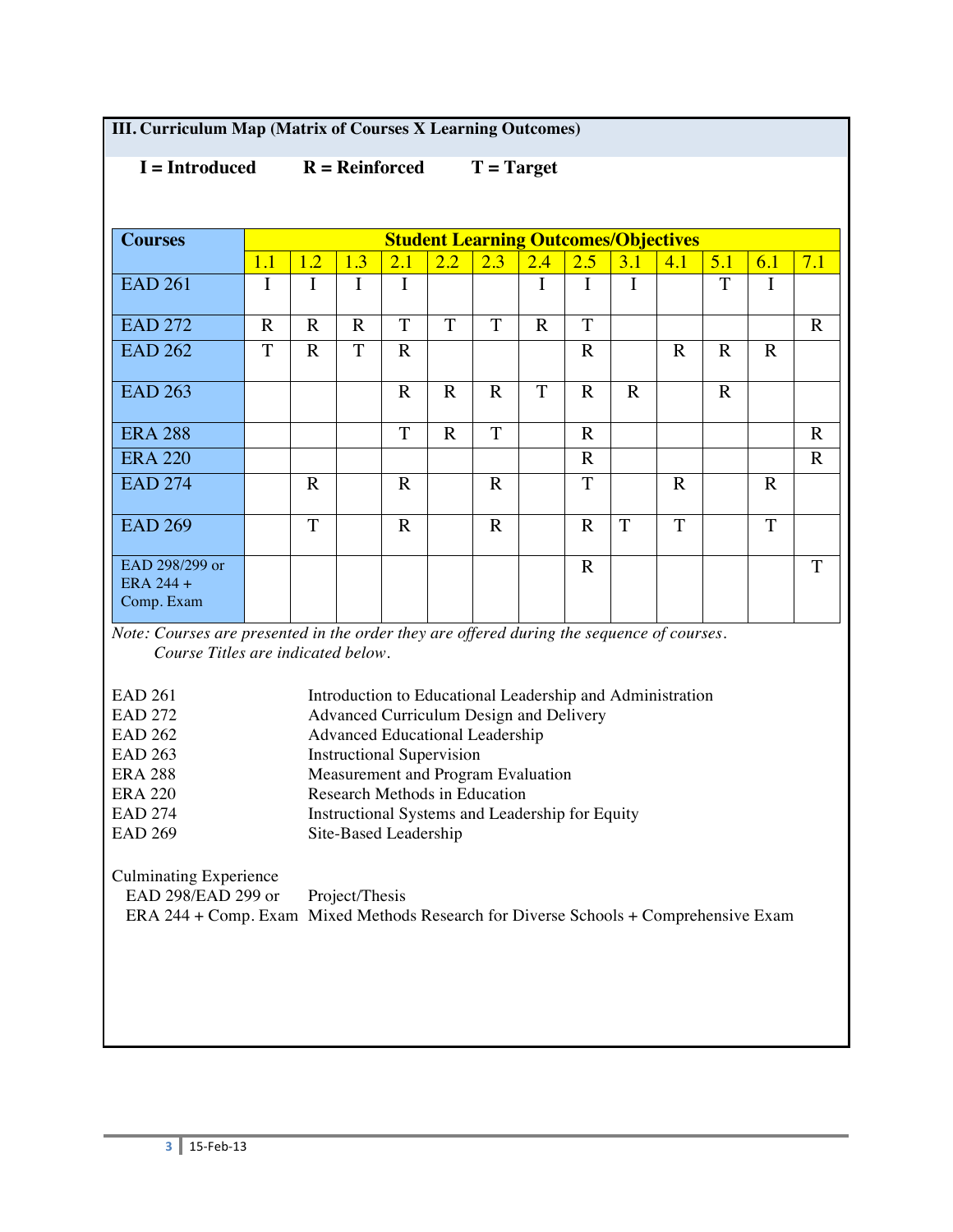#### **IV. Assessment Methods**

## **A. Direct Measures (at least three)**

*Assessment Criteria, Rubrics, Scoring Guides – Link to Program Assessment for Educational Leadership and Administration at www.fresnostate.edu/kremen/cctc/admin*

- 1. **Graduate Writing:** EAD 261 Students will respond to a prompt related to their *own attitude toward persons of different races, socio-economic status, cultures, religions and ethnic backgrounds as well as their attitudes toward sexual orientation and individuals with disabilities and how these attitudes and actions support or diminish the goal to ensure that all students receive equitable access to education* (CTC 6.d.6; NCATE 1.2, 1.5, 1.6, 1.8, 4.1). Writing is scored using a 4-Point Rubric (1=Beginning, 2=Developing, 3=Accomplished, 4=Exemplary) in the areas of Mechanics and Content and Organization. The student must achieve a score of 3 or higher to continue in the program. Indicator: 3 or 4 Benchmark: All students
- 2. **Signature Assignment Scores:** The program recognizes the changing knowledge base about educational administration and the need for high standards and expectations, and is designed to prepare knowledgeable practitioner change agents who impact student learning at P12 schools and community colleges. The program advances knowledge of and capacity for effective leadership practice in important ways for our students. *Signature Assignments, which reflect the pedagogy the program has adopted, guide our instructional strategies and characterize the program. These assignments are intended to assess important student knowledge, skills and abilities, identify areas of strength and challenge, and contribute to successfully evidencing the attainment of state, national, and licensure standards and objectives.* It is important to note that the philosophy of the faculty centers on the importance of every student evidencing learning at an Acceptable or Target level, therefore, first time great lesson planning, design, and delivery is a priority. Based on the score, if a candidate does not evidence learning at an Acceptable or Target level (which means the candidate earned a score of Unacceptable - major revision needed or Progressing – minor revision needed), the student is expected to revise his/her work to meet expectation of the intended learning, and resubmit the work. Instructors reteach and/or coach-up the candidate as needed. Students may also revise work to evidence and move learning from an Acceptable to Target level. Assessment Criteria/Rubric:  $1 =$  Unacceptable (Major revision needed),  $2 =$  Progressing (Minor revision needed),  $3 =$  Acceptable, and  $4 =$  Target. Indicator: 3 or 4 Benchmark: All students
- 3. **Embedded Fieldwork Scores:** In three courses (EAD 272, EAD 263, EAD 269), embedded fieldwork or "laboratories of practice" are designed and conducted where a student and/or groups of students apply knowledge and demonstrate learning in the field. Assessment Criteria/Rubric: 1 = Unacceptable (Major revision needed),  $2$  = Progressing (Minor revision needed),  $3$  = Acceptable, and  $4 = Target$ . Indicator: 3 or 4 Benchmark: All students
- 4. **Culminating Experience Assessment Score**: Each student enrolled in the combined master's and credential program must satisfactorily complete a projector or thesis or pass the comprehensive exam. The culminating experience is focused on improving schools/systems. Assessment Criteria/Rubrics are used to determine final assessment score. Indicator: A or B/Rubric (Project/Thesis) Benchmark: 95% Indicator: 1 or 2/Rubric (Comprehensive Exam) Benchmark: 95%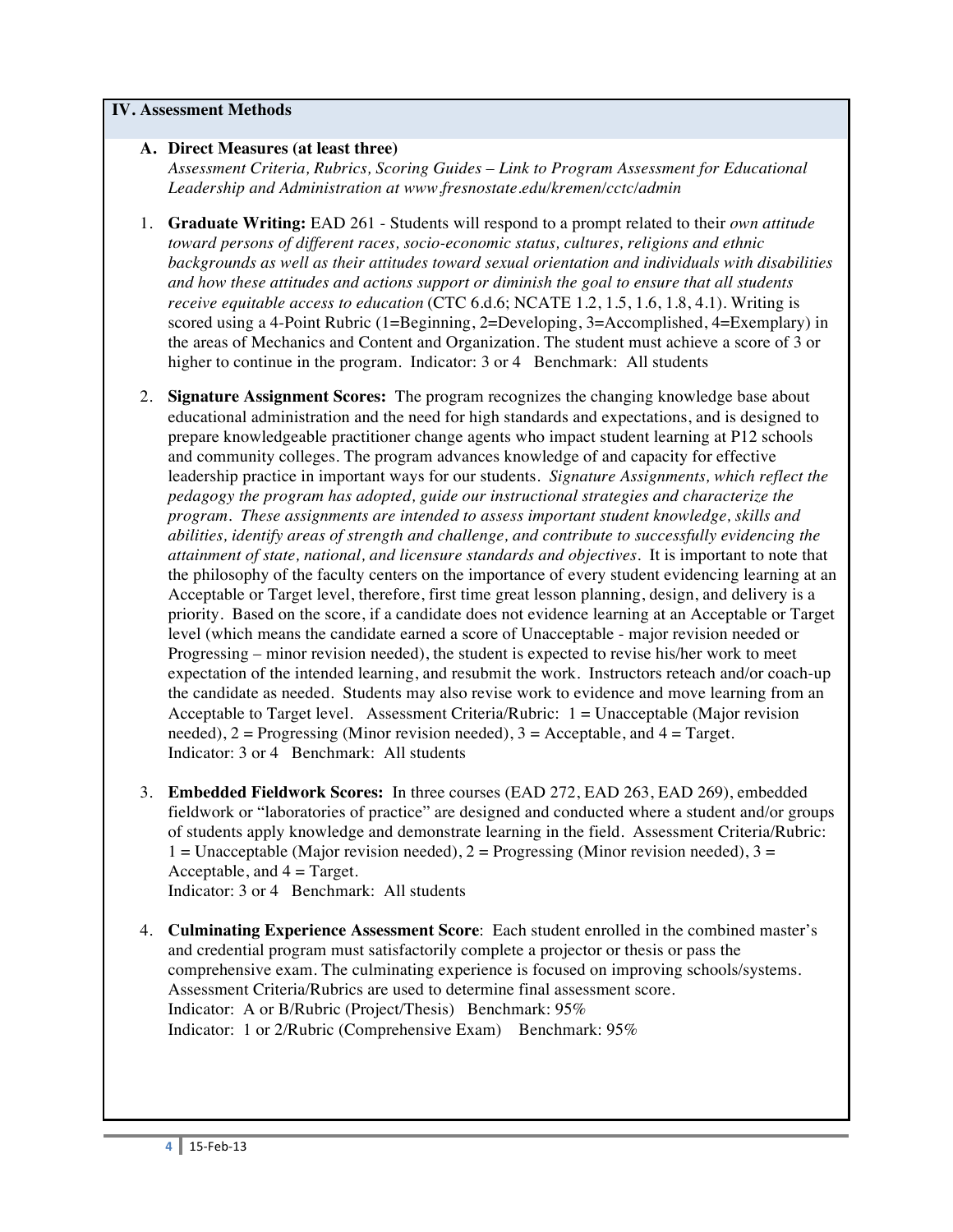5. **Student Work Product Samples**: A sampling of student work products (Signature/Fieldwork Assignments) for each course, as appropriate, is uploaded to Blackboard. Work products are used as a data set for analysis through collaborative, continuous improvement/closing the loop coursealike faculty analysis and data team meetings, our Professional Learning Communities. This process is in progress and data collection methods and data points for analysis are being further developed and revised.

# **B. Indirect Measures** *(Alumni Survey is required)*

- 1. **Unit-wide Graduate Survey:** All graduating students complete a standardized, electronic unit-wide program evaluation exit survey, with emphasis on candidate dispositions, for the purpose of evaluating the effectiveness of all of our nationally accredited programs. Completed surveys are tabulated by the associate dean's office and shared with faculty members.
- 2. **End-of-Program Survey:** An End-of-Program Survey is administered to all students during the final class session of the final course in the program. A Likert scale is used from 1 to 5 for closed survey items. Data are disaggregated by cohort and item. Open-ended questions give students the opportunity to provide feedback on overall program strengths and areas for program improvement.
- 3. **360 Degree Pre and Post Disposition Survey**: This assessment is distributed to candidates at the beginning of the program (first course) and again at the end of the program (final course). Candidates complete the disposition survey as a *self-assessment*, and a parallel questionnaire is also distributed to seven other individuals with whom the candidate works (one must be their supervisor). The assessment is used to measure individual's leadership dispositions related to students, community and the Kremen School of Education and Human Development adopted dispositions.
- 4. **Assignment Assessment Survey:** As part of the ongoing assessment of effectiveness and continuous course improvements, Assignment Assessments are administered in which students provide written quantitative and qualitative feedback regarding the activities, processes and Signature/Embedded Fieldwork assignments used to support their learning of intended course outcomes.
- 5. **Alumni Survey and Employer Feedback:** An Alumni survey will be administered every five years. Annually, a focus group of Superintendents (employers) from school districts served by the Educational Leadership and Administration program is conducted to provide feedback on program objectives, program offerings, and our graduate's knowledge and skill execution in their districts.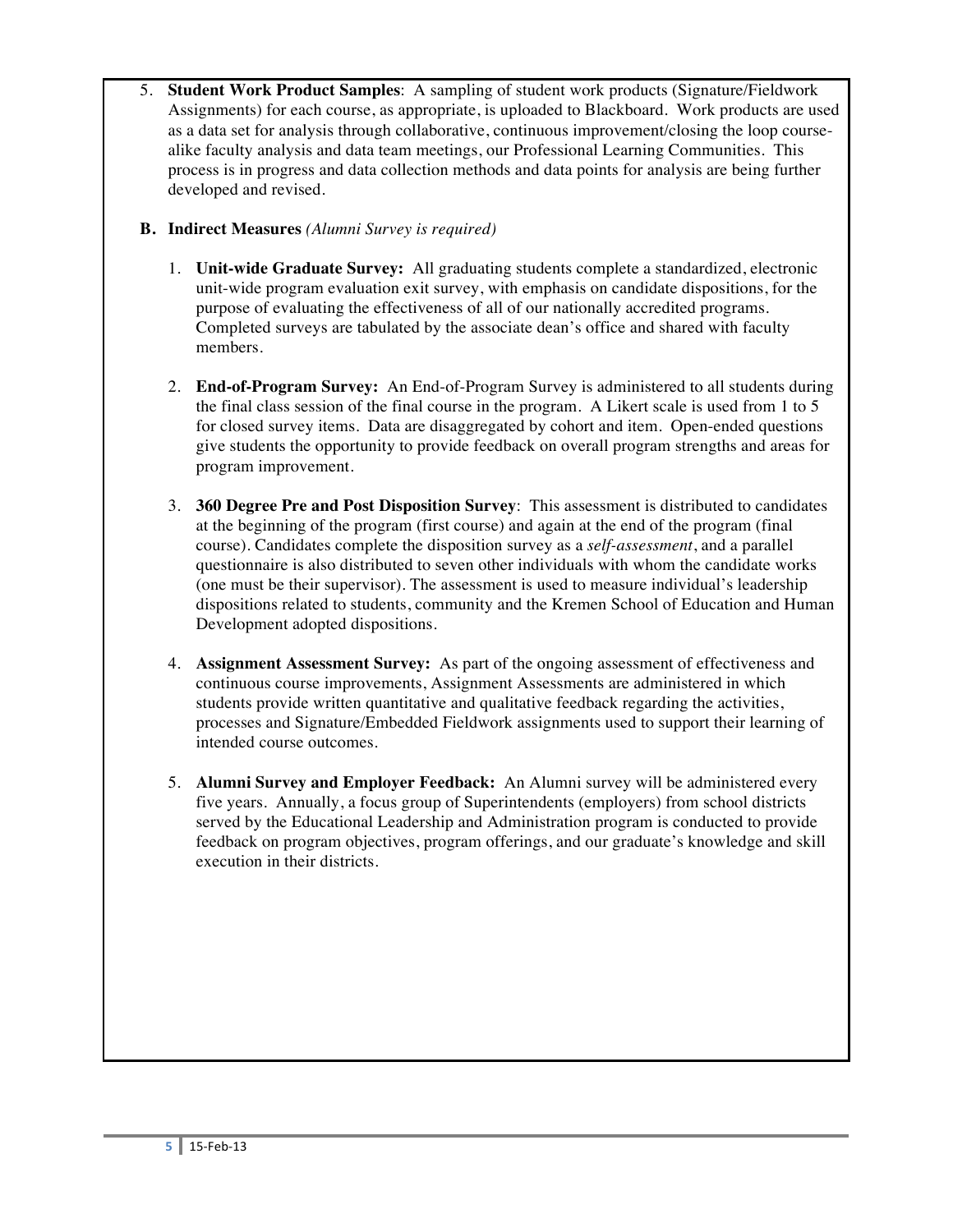# **V. Student Learning Outcomes X Assessment Methods Matrix**

|    | <b>Program Outcome Assessment Questions</b>                                                                                                                                                                          | <b>Method</b>                                                                                                                                                                                                                                                                                                                                                | Frequency                                                                                                                                                |
|----|----------------------------------------------------------------------------------------------------------------------------------------------------------------------------------------------------------------------|--------------------------------------------------------------------------------------------------------------------------------------------------------------------------------------------------------------------------------------------------------------------------------------------------------------------------------------------------------------|----------------------------------------------------------------------------------------------------------------------------------------------------------|
| 1. | Is the program providing a practice- based<br>curriculum that ties theory to practice?                                                                                                                               | • Unit-wide Graduate Survey<br>• End-of-Program Survey<br>• Assignment Assessment Survey<br>• Alumni Survey<br>• Employer Feedback Focus Group<br>· Embedded Fieldwork -Score Data<br>Collection and Analysis<br>• Culminating Experience -Score<br>Data Collection and Analysis                                                                             | <b>Final Semester</b><br><b>Final Semester</b><br>Semester<br>Every 5 Years<br>Annually<br>Semester<br><b>Final Semester</b>                             |
| 2. | Are courses sequenced and coupled in a way that<br>facilitate student learning and prepare<br>appropriately for a leadership position?                                                                               | • End-of-Program Survey<br>• Assignment Assessment Survey<br>· Alumni Survey                                                                                                                                                                                                                                                                                 | Final Semester<br>Semester<br>Every 5 Years                                                                                                              |
| 3. | Has the program produced professionals and<br>instructional leaders who are able to skillfully lead<br>a school site system to high performance and<br>continuous improvement?                                       | • End-of-Program Survey<br><b>Assignment Assessment Survey</b><br>• Alumni Survey<br>Employer Feedback Focus Group<br>• Signature Assignments - Score<br>Data Collection and Analysis<br>· Embedded Fieldwork - Score<br>Data Collection and Analysis<br>• Culminating Experience - Score<br>Data Collection and Analysis<br>• 360 Degree Disposition Survey | <b>Final Course</b><br><b>Final Semester</b><br>Every 5 Years<br>Annually<br>Semester<br>Semester<br><b>Final Semester</b><br>First and Final<br>Courses |
|    | <b>Student Learning Outcomes X Assessment Methods Matrix</b>                                                                                                                                                         |                                                                                                                                                                                                                                                                                                                                                              |                                                                                                                                                          |
|    | <b>Student Outcome Assessment Question</b>                                                                                                                                                                           | <b>Method</b>                                                                                                                                                                                                                                                                                                                                                | Frequency                                                                                                                                                |
| 1. | Do students have the knowledge and skills to<br>facilitate and monitor the development,<br>articulation, and implementation of a shared<br>vision of learning to ensure the achievement of<br>every child? (SLO 1.1) | · Signature Assignments - Score Data<br>Collection and Analysis<br>· Embedded Fieldwork - Score Data<br><b>Collection and Analysis</b><br>• Student Work Product Sampling<br>• 360 Disposition Survey                                                                                                                                                        | Semester<br>Semester<br>Annually<br>First and Final<br>Course                                                                                            |
| 2. | Do students have the knowledge and skills to<br>effectively marshal sufficient resources to<br>implement and attain the vision for all students<br>and subgroups of students? (SLO 1.2)                              | • Signature Assignments - Score Data<br><b>Collection and Analysis</b><br>· Embedded Fieldwork - Score Data<br><b>Collection and Analysis</b><br>• Student Work Product Sampling<br>• 360 Disposition Survey                                                                                                                                                 | Semester<br>Semester<br>Annually<br>First and Final<br>Course                                                                                            |
| 3. | Are students able to identify and address barriers<br>to accomplishing the vision? (SLO 1.3)                                                                                                                         | • Signature Assignments - Score Data<br><b>Collection and Analysis</b><br>· Embedded Fieldwork - Score Data<br>Collection and Analysis<br>• Culminating Experience - Score<br>Data Collection and Analysis<br>• Student Work Product Sampling                                                                                                                | Semester<br>Semester<br><b>Final Semester</b><br>Annually                                                                                                |

# **Program Outcomes X Assessment Methods Matrix**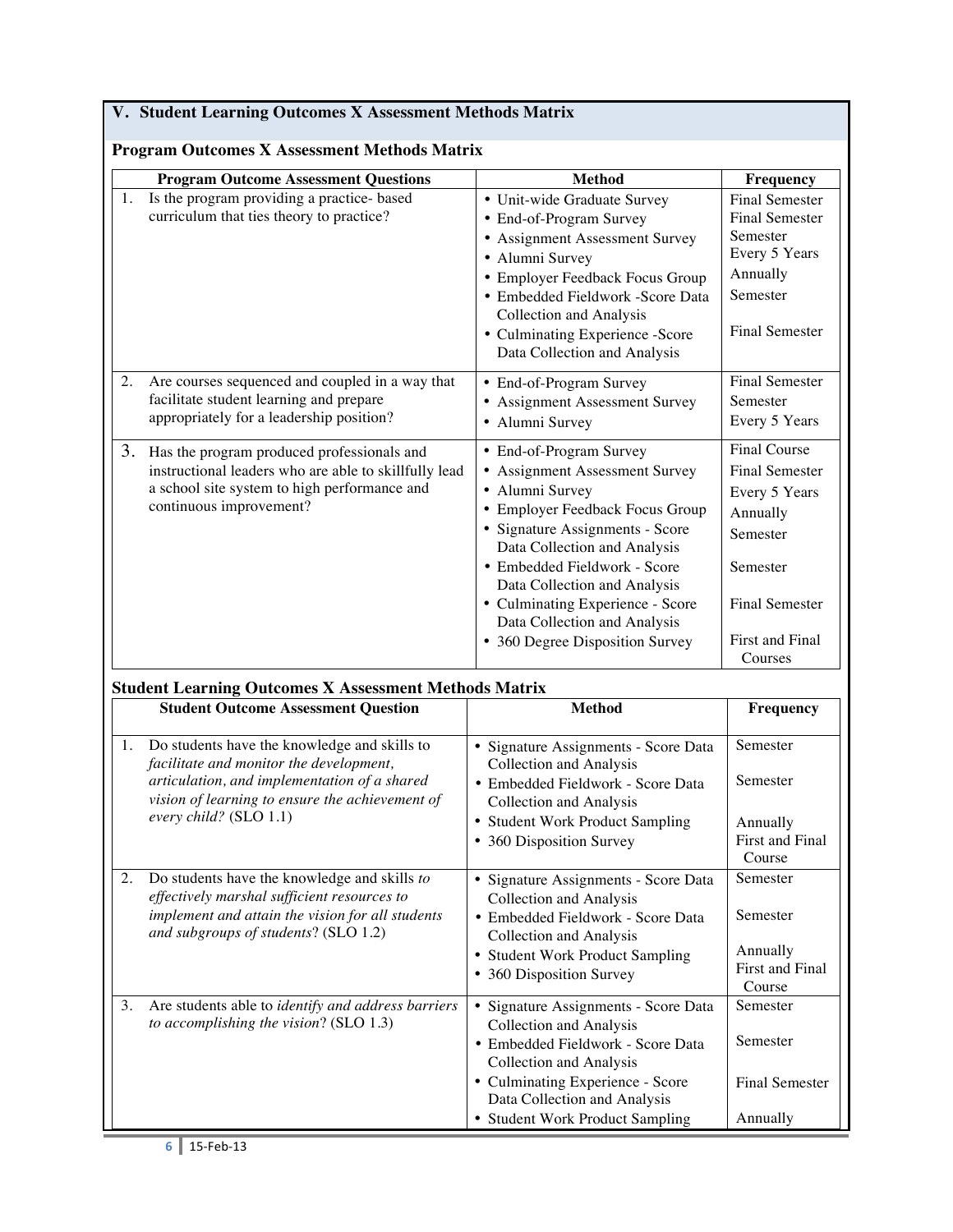|    | <b>Student Outcome Assessment Question</b>                                                                                                                                                                                   | <b>Method</b>                                                                                                                                                                                                 | Frequency                                                                      |
|----|------------------------------------------------------------------------------------------------------------------------------------------------------------------------------------------------------------------------------|---------------------------------------------------------------------------------------------------------------------------------------------------------------------------------------------------------------|--------------------------------------------------------------------------------|
| 4. | Do students have the knowledge and skill to<br>create an accountability system of teaching and<br>learning based on student learning standards?<br>(SLO 2.1)                                                                 | · Signature Assignments - Score Data<br><b>Collection and Analysis</b><br>· Embedded Fieldwork - Score Data<br>Collection and Analysis<br>• Culminating Experience - Score                                    | Semester<br>Semester<br><b>Final Semester</b>                                  |
|    |                                                                                                                                                                                                                              | Data Collection and Analysis<br>• Student Work Product Sampling<br>• Employer Focus Group                                                                                                                     | Annually<br>Annually                                                           |
| 5. | Do students have the knowledge and skill to<br>design, implement, and monitor a high quality<br>instructional standards-based program where<br>there is tight alignment of essential standards,                              | • Signature Assignments - Score Data<br>Collection and Analysis<br>· Embedded Fieldwork - Score Data<br>Collection and Analysis                                                                               | Semester<br>Semester                                                           |
|    | high-impact instructional strategies, purposeful<br>assessment, curricular resources, and                                                                                                                                    | • Culminating Experience - Score<br>Data Collection and Analysis                                                                                                                                              | <b>Final Semester</b>                                                          |
|    | professional development? (SLO 2.2)                                                                                                                                                                                          | • Student Work Product Sampling<br>· Alumni Survey<br>• End-of-Program Survey<br>• Employer Focus Group                                                                                                       | Annually<br>Every 5 Years<br><b>Final Course</b><br>Annually                   |
| 6. | Do students have the knowledge and skill to use<br>multiple assessment measures to evaluate student<br>learning and drive an ongoing process of inquiry                                                                      | · Signature Assignments - Score Data<br><b>Collection and Analysis</b><br>· Embedded Fieldwork - Score Data                                                                                                   | Semester<br>Semester                                                           |
|    | focused on improving the learning of all students<br>and all subgroups of students? (SLO 2.3)                                                                                                                                | Collection and Analysis<br>• Culminating Experience - Score<br>Data Collection and Analysis                                                                                                                   | <b>Final Semester</b>                                                          |
|    |                                                                                                                                                                                                                              | • Student Work Product Sampling<br>· Alumni Survey<br>• End-of-Program Survey<br>• Employer Focus Group                                                                                                       | Annually<br>Every 5 Years<br><b>Final Course</b><br>Annually                   |
| 7. | Do students have the knowledge and skill to<br>develop results-oriented professional learning<br>communities and supervise and support the on-                                                                               | • Signature Assignments - Score Data<br>Collection and Analysis<br>· Embedded Fieldwork - Score Data                                                                                                          | Semester<br>Semester                                                           |
|    | going professional growth and development of<br>all staff to improve the learning of all students?<br>(SLO 2.4)                                                                                                              | Collection and Analysis<br>Culminating Experience - Score<br>Data Collection and Analysis<br>• Student Work Product Sampling<br>• Alumni Survey<br>• End-of-Program Survey<br>• Employer Focus Group          | Final Semester<br>Annually<br>Every 5 Years<br>Final Course<br>Annually        |
| 8. | Do students have the knowledge and skill to<br>implement equitable practices to ensure the<br>achievement of every child and promote equity,<br>fairness and respect among all members of the<br>school community? (SLO 2.5) | • Graduate Writing<br>• Signature Assignments - Score Data<br><b>Collection and Analysis</b><br>• Embedded Fieldwork - Score Data                                                                             | Semester<br>Semester<br>Semester                                               |
|    |                                                                                                                                                                                                                              | <b>Collection and Analysis</b><br>• Culminating Experience - Score<br>Data Collection and Analysis<br>• Student Work Product Sampling<br>· Alumni Survey<br>• End-of-Program Survey<br>• Employer Focus Group | <b>Final Semester</b><br>Annually<br>Every 5 Years<br>Final Course<br>Annually |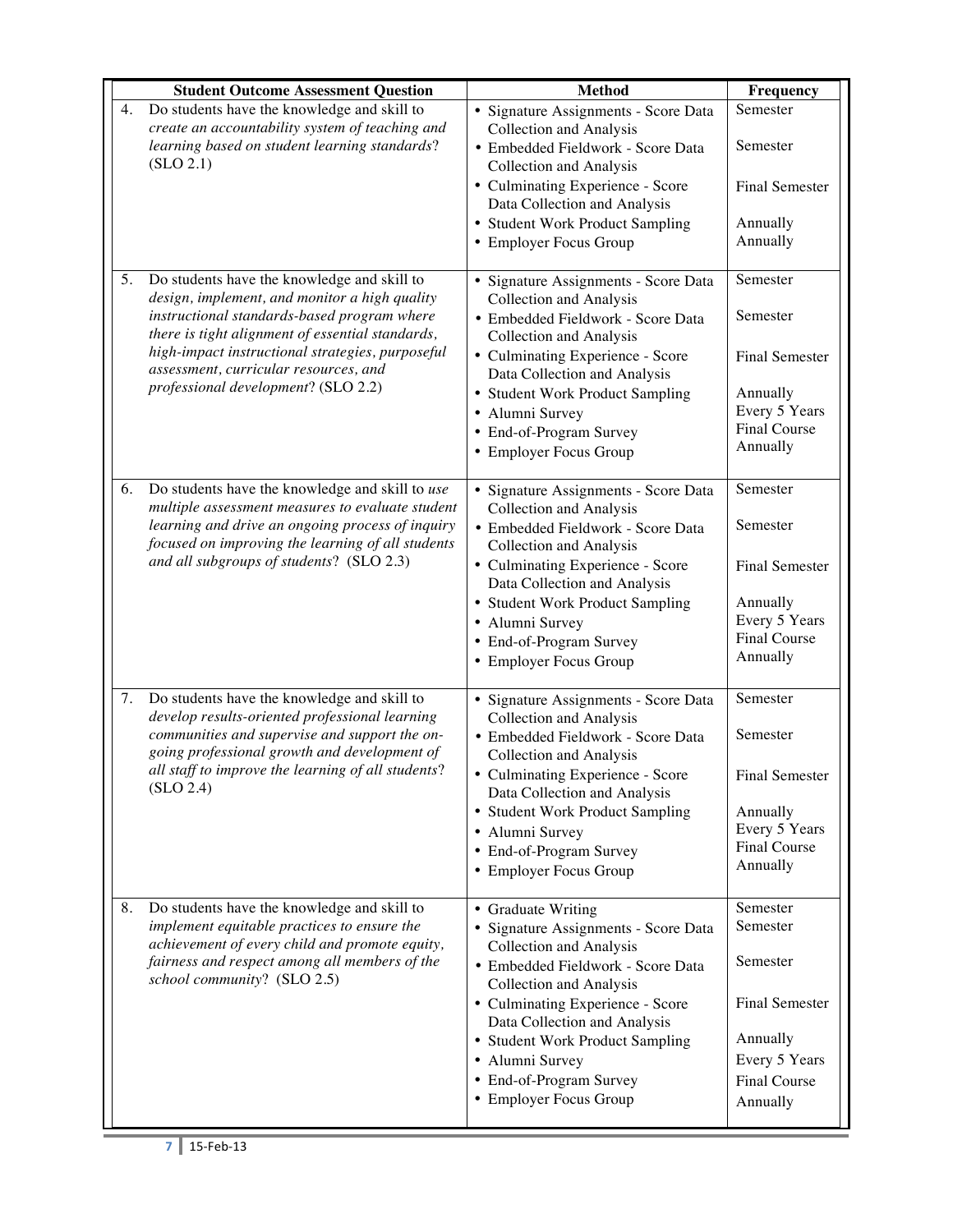| <b>Student Outcome Assessment Question</b>                                                                                                                                                                                                                                                   | <b>Method</b>                                                                                                                                                                                                                                                                              | Frequency                                                                              |
|----------------------------------------------------------------------------------------------------------------------------------------------------------------------------------------------------------------------------------------------------------------------------------------------|--------------------------------------------------------------------------------------------------------------------------------------------------------------------------------------------------------------------------------------------------------------------------------------------|----------------------------------------------------------------------------------------|
| Do students have the knowledge and skill to<br>9.<br>effectively and efficiently manage the<br>organization, operations, and its resources?<br>(SLO 3.1)                                                                                                                                     | · Signature Assignments - Score Data<br><b>Collection and Analysis</b><br>· Embedded Fieldwork - Score Data<br><b>Collection and Analysis</b><br>• Student Work Product Sampling<br>· Alumni Survey<br>• End-of-Program Survey<br>• Employer Focus Group                                   | Semester<br>Semester<br>Annually<br>Every 5 Years<br><b>Final Course</b><br>Annually   |
| 10. Are students able to skillfully collaborate with<br>families and community members, respond to<br>diverse community interests and needs, and<br>mobilize and leverage community services to<br>support the equitable success of all students and<br>all subgroups of students? (SLO 4.1) | · Signature Assignments - Score Data<br><b>Collection and Analysis</b><br>· Embedded Fieldwork - Score Data<br>Collection and Analysis<br>• Student Work Product Sampling<br>• Alumni Survey<br>• End-of-Program Survey<br>• Employer Focus Group                                          | Semester<br>Semester<br>Annually<br>Every 5 Years<br><b>Final Course</b><br>Annually   |
| 11. Do students model a personal code of ethics?<br>(SLO 5.1)                                                                                                                                                                                                                                | • Student Work Product Sampling<br>End-of-Program Survey<br><b>Employer Focus Group</b><br>360 Dispositions Survey<br>$\bullet$                                                                                                                                                            | Annually<br><b>Final Course</b><br>Annually<br>First and Final<br>Course               |
| 12. Are students able to skillfully develop and<br>enhance the leadership capacity of self and<br>others? (SLO 5.1)                                                                                                                                                                          | · Signature Assignments - Score Data<br>Collection and Analysis<br>· Embedded Fieldwork - Score Data<br>Collection and Analysis<br>• Student Work Product Sampling<br>• Employer Focus Group                                                                                               | Semester<br>Semester<br>Annually<br>Annually                                           |
| 13. Do students have the knowledge and skill to<br>accurately assess and appropriately and<br>effectively respond to, influence and leverage the<br>political, legal, economic, and cultural contexts?<br>(SLO 6.1)                                                                          | · Signature Assignments - Score Data<br><b>Collection and Analysis</b><br>· Embedded Fieldwork - Score Data<br>Collection and Analysis<br>• Culminating Experience - Score<br>Data Collection and Analysis<br>• Student Work Product Sampling<br>• Employer Focus Group<br>• Alumni Survey | Semester<br>Semester<br><b>Final Semester</b><br>Annually<br>Annually<br>Every 5 Years |
| 14. Are students able to skillfully access and<br>understand educational literature and research<br>and write about educational issues and<br>problems? (SLO 7.1)                                                                                                                            | • Graduate Writing<br>· Signature Assignments - Score Data<br>Collection and Analysis<br>· Embedded Fieldwork - Score Data<br>Collection and Analysis<br>• Culminating Experience - Score<br>Data Collection and Analysis<br>• Student Work Product Sampling                               | Semester<br>Semester<br>Semester<br><b>Final Semester</b><br>Annually                  |
|                                                                                                                                                                                                                                                                                              |                                                                                                                                                                                                                                                                                            |                                                                                        |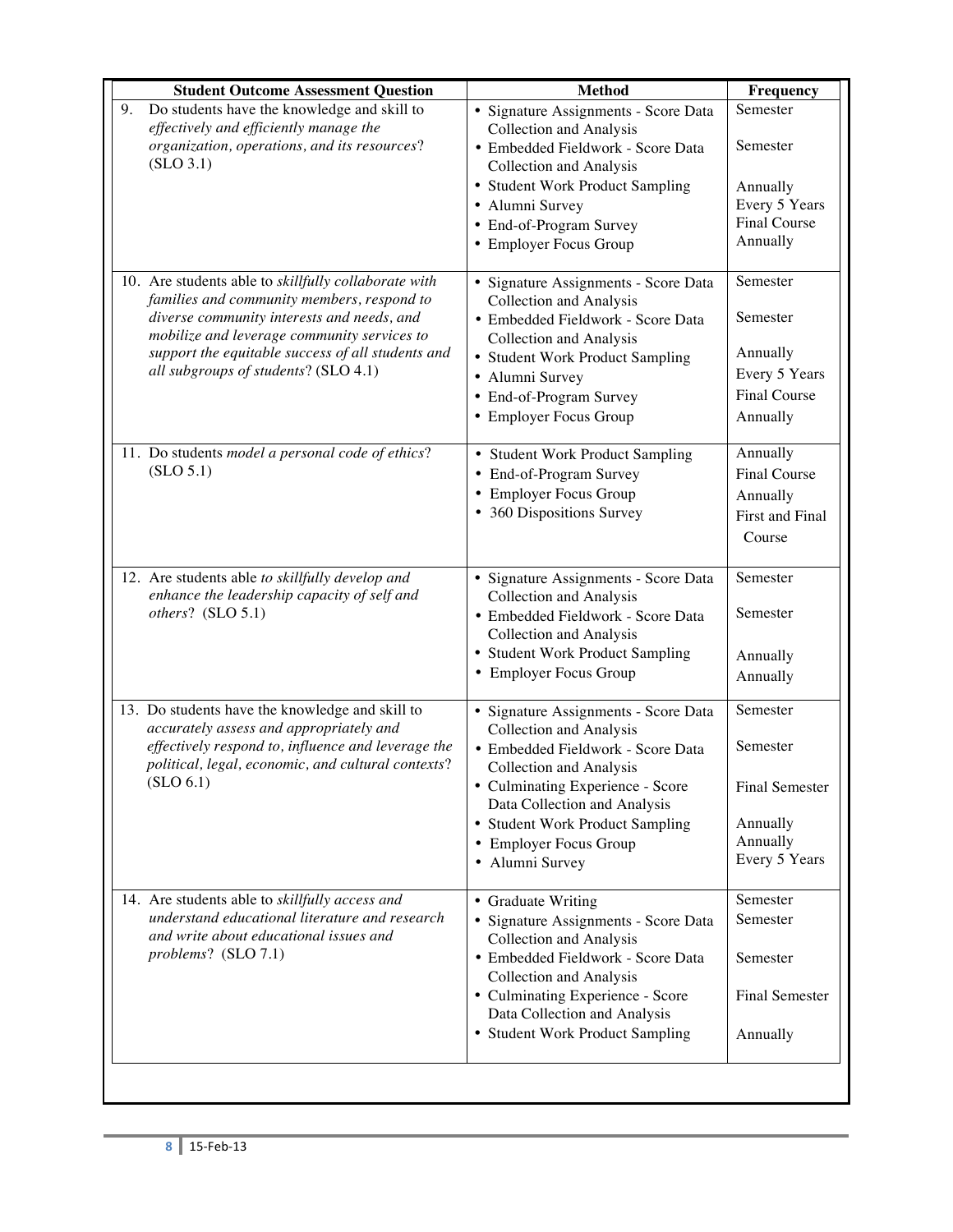# **VI. Timeline for Implementation of Assessment Methods and Summary Evaluations** Year 2011 to 2012 Method 1. Graduate Writing Given Course in the Sequence Method 2. Signature Assignment Scores - Data Collection and Analysis for Courses in the Sequence Method 3. Embedded Fieldwork Scores - Data Collection and Analysis for Courses in the Sequence Method 4. Assignment Assessment Survey Method 5. End-of-Program Survey Method 6. Employer Feedback Focus Group Year 2012 to 2013 Method 1. Graduate Writing Given Course in the Sequence Method 2. Signature Assignment Scores - Data Collection and Analysis for Courses in the Sequence Method 3. Embedded Fieldwork Scores - Data Collection and Analysis for Courses in the Sequence Method 4. Culminating Experience (Comprehensive Exam and Analysis) Method 5. End-of-Program Survey Method 6. Unit-wide Graduate Survey Year 2013 to 2014 Method 1. Graduate Writing Given Course in the Sequence Method 2. Signature Assignment Scores - Data Collection and Analysis for Courses in the Sequence Method 3. Embedded Fieldwork Scores - Data Collection and Analysis for Courses in the Sequence Method 4. Culminating Experience (Comprehensive Exam and Analysis) Method 5. Student Work Product Samples and Analysis Method 6. End-of-Program Survey Method 7. 360 Degree Pre and Post Disposition Survey